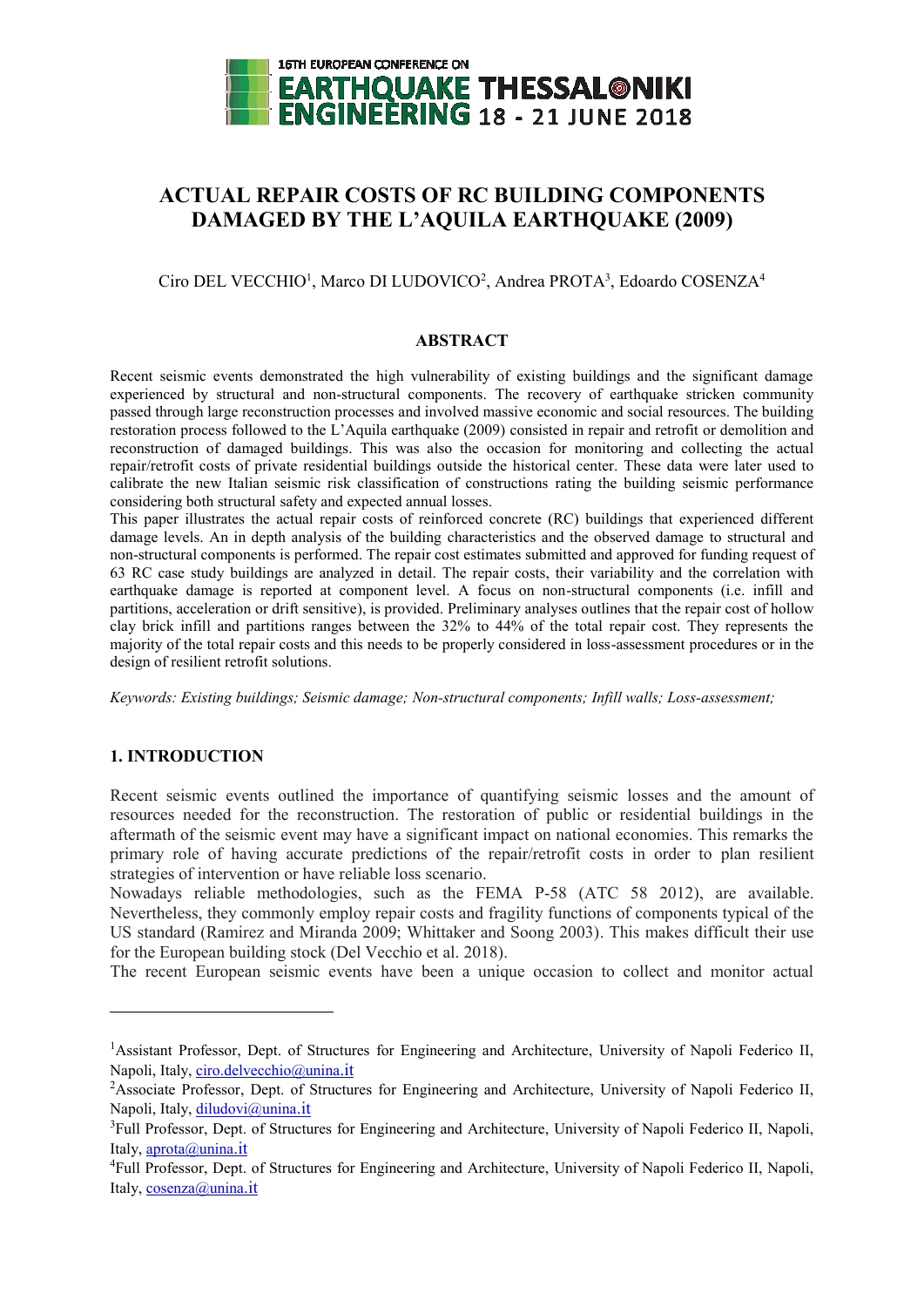repair/retrofit costs and observational data of existing buildings (Di Ludovico et al. 2017a; b). The effort in collecting and analyzing the characteristics of residential buildings, the observed earthquake damage, the reconstruction costs and time for the building reoccupy resulted in a unique database of 5775 records (Di Ludovico et al. 2017a; b). These data can be employed as benchmark to calibrate refined or simplified loss assessment procedures, consequence functions and to validate available methodologies for the European context (De Martino et al. 2017; Del Vecchio et al. 2018). Recently, the L'Aquila database has been adopted to calibrate and validate the methodology for the calculation of the expected annual losses (EAL) at the base of the Italian guidelines for seismic risk classification of constructions (Cosenza et al. 2017).

Although great advances and relevant scientific studies were performed basing on the L'Aquila database (Del Gaudio et al. 2017; Mannella et al. 2017; Polese et al. 2018), further research effort is needed. Indeed recent seismic events highlighted that significant damage was attained in structural and non-structural components also under low-to-medium intensity earthquakes. Preliminary studies (De Martino et al. 2017; Del Vecchio et al. 2016, 2018) outlined that the repair cost to restore structural and non-structural components to the pre-earthquake condition is a relevant portion of the total reconstruction cost. Thus, a focus on the repair costs at components level for structural and nonstructural members typical of the Mediterranean area is of paramount importance.

This paper illustrates the actual repair costs of reinforced concrete (RC) buildings that experienced different damage grades. An in depth analysis of the building characteristics and the damaged to structural and non-structural components is performed. The repair cost estimates submitted and approved for funding request of 63 RC case study buildings are analyzed in detail. The actual costs, their variability and the correlation with earthquake damage is reported at component level. A focus on non-structural components (i.e. infill and partitions, acceleration or drift sensitive), is provided.

## **2. THE L'AQUILA (2009) RECONSTRUCTION PROCESS**

The reconstruction process followed to the L'Aquila earthquake (2009) was a unique opportunity to collect data on reconstruction costs on a large scale. The Italian government supported the reconstruction process, guaranteeing public funding for the repair and strengthening of damaged buildings. Detailed descriptions of the reconstruction policy, relevant regulations and an overview of the data related to the reconstruction of 5775 residential buildings damaged by the earthquake are reported in Di Ludovico et al. (2017a; b). The damaged buildings were classified based on the usability rating assigned in the immediate aftermath of the earthquake basing on the AeDES form (from A to F), which reflects the severity of the damage (Baggio et al. 2007). The usability rating of the 5775 buildings was: 3,546 (i.e. 62%) buildings had a usability rating of B or C (usable or partially usable building with limited or no structural damage but with severe non-structural damage) and 2,211 (i.e. 38%) buildings had an E rating (unusable buildings with severe structural and non-structural damage).

The E-rated buildings were later subject to a further classification based on more detailed seismic assessments. Two further sub-classes have been identified: E-B includes buildings with high nonstructural risk and slight structural damages, where a local strengthening strategy may solve most of the structural weakness; Edem includes the buildings which need to be demolished because of dangerous structural weaknesses, high residual drift, local or global collapse or economical inconvenience in the structural retrofit respect to demolition and reconstruction. It is worth noting that for E rated building the application for funding is based on a more detailed seismic assessment involving global analysis on the as-built and retrofitted configuration. More details about the building classification and the available data collected during the reconstruction process can be found in Di Ludovico et al. (2017a; b).

# *2.1 The costs of building restoration*

The actual repair costs monitored during the reconstruction process of private residential buildings outside the historical center damaged by L'Aquila earthquake (2009) were collected, analyzed and discussed in the ReLUIS "White book" on the reconstruction process in L'Aquila (Dolce and Manfredi 2015; Di Ludovico et al. 2017a; b). [Table 1](#page-2-0) summarizes the mean actual costs normalized by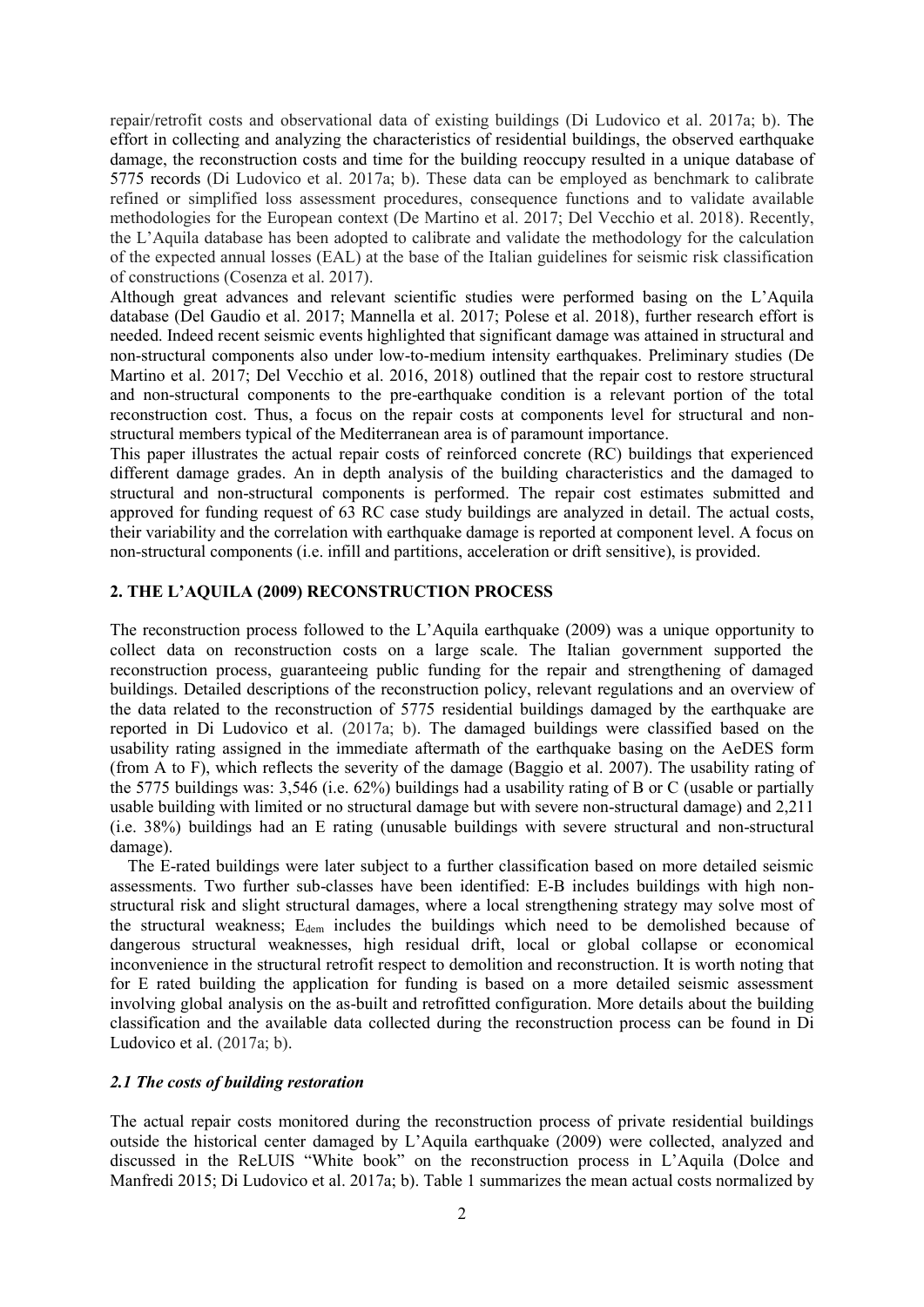the overall building gross surface area (i.e.  $\epsilon/m^2$ ) for the full set of buildings and for the subsets of RC and masonry buildings. The costs of repair actions, seismic strengthening, in-situ tests for structural and geotechnical investigations and the energy efficiency upgrading costs analyzed by Di Ludovico et al. (2017a; b) are summarized herein. Note that such costs are related to the actual contribution made by the Italian government to repair and strengthen the damaged buildings. The interventions and relevant costs were defined by practitioners engaged by owners according to regional price lists and considering the real earthquake damage. Component-by-component, the designer decided the repair action or to replace a component. The estimates (and actual repair costs) were reviewed, amended and then approved by a technical and financial committee established by the Italian government to oversee the funding requests (Di Ludovico et al. 2017a; b).

The actual repair costs included in the L'Aquila reconstruction database are inclusive of: building safety measures; demolition and removal, including transportation costs and landfill disposal; repair interventions; repair and finishing works relevant to strengthening interventions; the testing of facilities; technical works for health and hygiene improvement; technical works to improve facilities; construction and safety costs; fees for the design and technical assistance of practitioners; and furniture moving. They do not include value added tax (VAT). It is worth mentioning that the reconstruction process clearly distinguished the contribution allocated for Condominium Units (termed CU), Common Areas (CA) and Independent Dwellings (ID). The funding application for CU involved the repair works only; the funding applications of CA and ID involved both repair and local or global strengthening works. Thus, in order to have an estimation of the reconstruction costs at building level for the condominium buildings it is necessary to consider both the repair costs of CU and repair and strengthening costs of CA.

<span id="page-2-0"></span>

| <b>Usability</b><br>rating | <b>Type of</b><br><b>Structure buildings</b> | No. of                   | costs*           | costs            | Repair Strength. Structural and<br>geotech. tests | Energy effic.<br>upgrade grant** | <b>Total</b>     |
|----------------------------|----------------------------------------------|--------------------------|------------------|------------------|---------------------------------------------------|----------------------------------|------------------|
| $\left( -\right)$          | $\left( \cdot \right)$                       | $\left( \text{-}\right)$ | $(\epsilon/m^2)$ | $(\epsilon/m^2)$ | $(\epsilon/m^2)$                                  | $(\epsilon/m^2)$                 | $(\epsilon/m^2)$ |
| B or C                     | <b>RC</b>                                    | 1598                     | 183.76           | 33.90            |                                                   |                                  | 217.76           |
|                            | Masonry                                      | 899                      | 216.81           | 68.32            |                                                   |                                  | 285.13           |
|                            | All                                          | 2497                     | 195.66           | 46.29            |                                                   |                                  | 241.95           |
| $E-B$                      | <b>RC</b>                                    | 200                      | 342.35           | 139.01           | 3.99                                              | 39.90                            | 525.25           |
|                            | Masonry                                      | 44                       | 268.29           | 143.70           | 4.27                                              | 34.30                            | 450.56           |
|                            | All                                          | 244                      | 328.99           | 139.86           | 4.04                                              | 38.89                            | 511.78           |
| E<br>46.701                | <b>RC</b>                                    | 447                      | 532.90           | 309.24           | 7.84                                              | 75.82                            | 925.80           |
|                            | Masonry                                      | 313                      | 447.85           | 320.13           | 10.23                                             | 59.08                            | 837.28           |
|                            | All<br>$\cdot$ $\cdot$ $\cdot$ $\cdot$       | 760                      | 497.87           | 313.72           | 8.82<br>$\cdot$ . 1                               | 68.93                            | 889.34           |

Table 1. Mean unit costs related to RC and masonry buildings in L'Aquila (Di Ludovico et al. 2017a; b)

\* The repair cost also includes repair and finishing works relevant to strengthening interventions; it does not include the VAT; the charges for the design and technical assistance of practitioners are included.

\*\* The total grant does not include the VAT; charges for the design and technical assistance of practitioners are included;

The frequency distributions of these costs are reported in Di Ludovico et al. (2017a; b) along with detailed statistics.

This study focuses on the actual repair costs of RC buildings belonging to different usability classes. In particular, the repair cost about 183.76  $\epsilon/m^2$ , 342.35  $\epsilon/m^2$ , 532.90  $\epsilon/m^2$ , respectively for B or C, E-B and E usability class will be analyzed in detail in order to identify the repair costs at component level.

# **3. COST ANALYSIS**

The repair costs of a subset of buildings will be analyzed at component level. The cost estimates developed by the practitioners engaged by the owner and then approved for funding request are closely analyzed. It is worth mentioning that the cost estimates were developed according to the Abruzzo region price list (Servizio Tecnico Regionale dei LL.PP. 2011). Thus, they need to be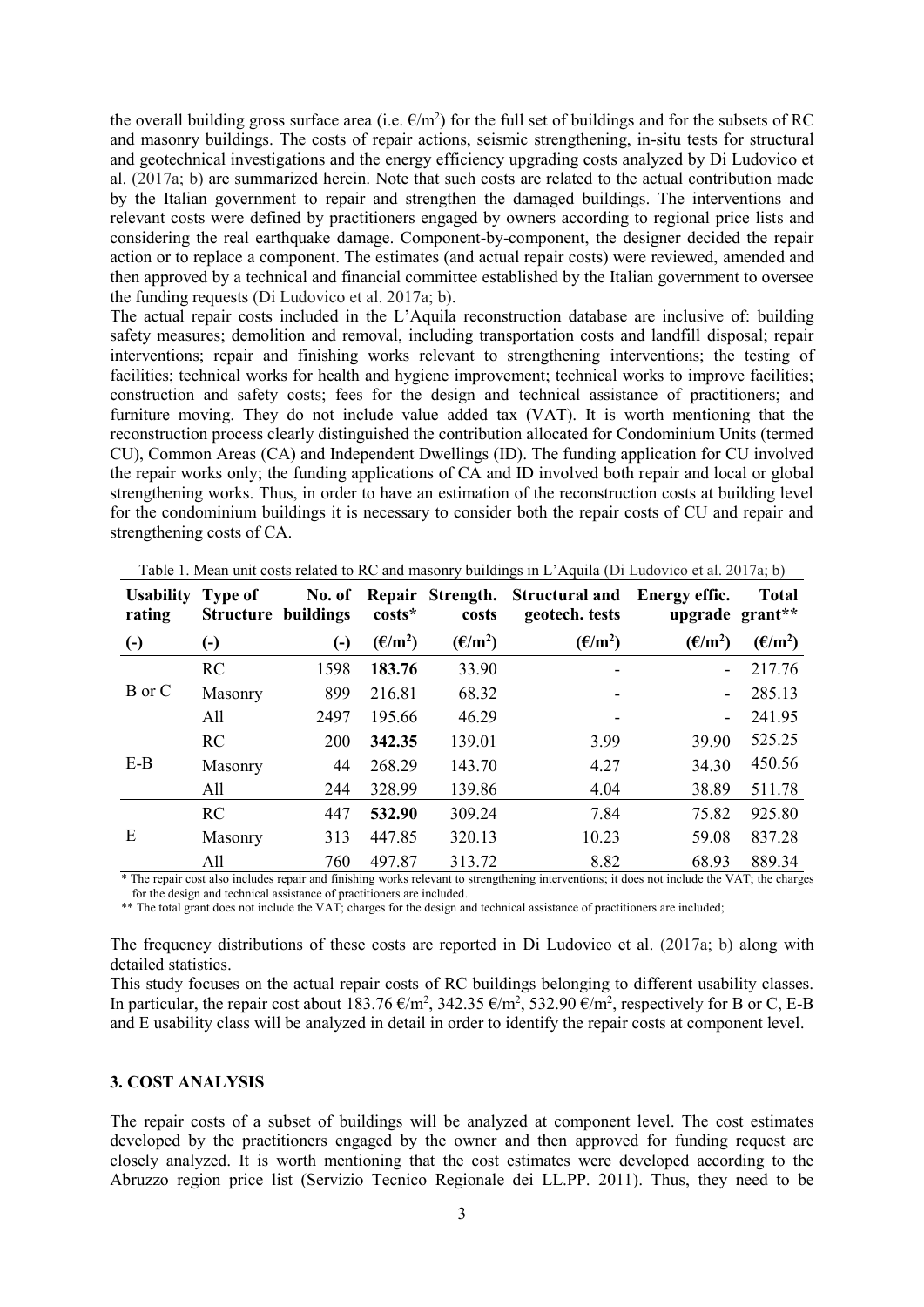properly converted or normalized to extent their use to the national territory. The earthquake damage to structural and non-structural components assessed by teams of expert surveyors, as reported in the AeDES form, have been also collected.

# *3.1 The database*

This study reports the preliminary results of a subset of existing buildings extracted from the full database of 2245 RC buildings for which cost data are available. Due to the significant effort needed to collect and analyze the actual repair cost at component level, the subset is limited to 63 RC buildings, which represent about the 3% of the population. Further research effort is needed to have a significant statistical sample to derive proper statistics representative of the population. The frequency distributions of the buildings as function of the construction age, number of storeys and usability rating are reported in [Figure 1a](#page-3-0),b,c and [Figure 1d](#page-3-0),e,f for the full L'Aquila database and the subset of buildings object of this study, respectively.



<span id="page-3-0"></span>Figure 1. Frequency distribution of the building characteristics: full L'Aquila database of RC buildings (a),(b),(c); dataset of 63 RC buildings used in this study (d),(e),(f).

The frequency distributions in terms of construction age and number of storeys of the subset of 63 RC buildings [\(Figure 1d](#page-3-0),e) matches with satisfactory agreement the distributions of the full database [\(Figure 1a](#page-3-0),b). Higher number of E-rated buildings is needed to matches with actual distribution of the full database [\(Figure 1c](#page-3-0)). The frequency distributions in [Figure 1d](#page-3-0) outlines that most of the buildings were built in range '62-'91 with lack of a proper seismic design. [Figure 1e](#page-3-0) shows that most of the buildings of the reference subset have 3 to 5 storeys. Thus, it is worth assuming that they have several CUs that need to be considered in the analysis of repair costs along with the repair cost estimates of the CA.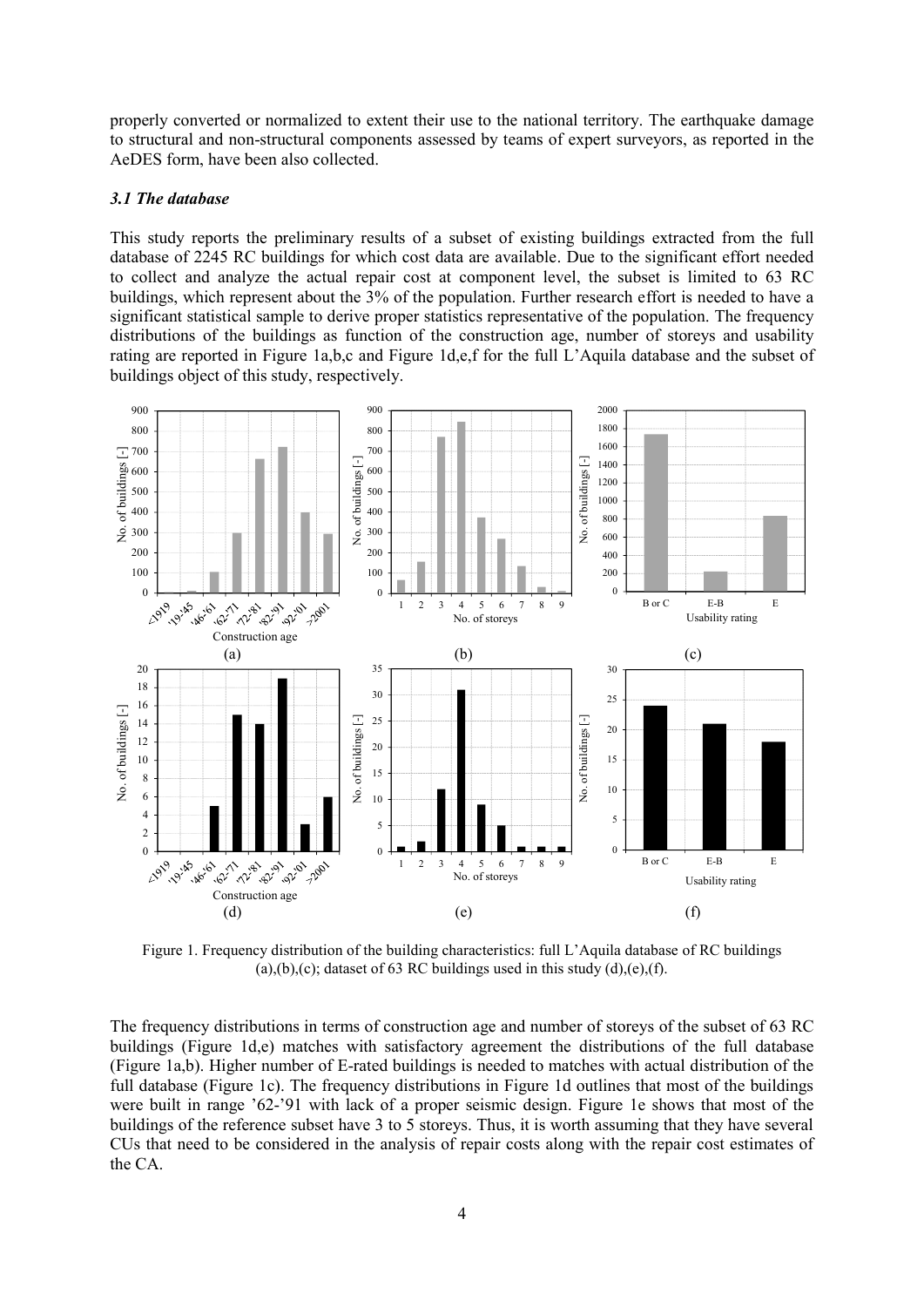### *3.2 Methodology for cost data analysis*

The methodology proposed for the damage and cost data anlalysis for the reference case study buildings is illustrated i[n Figure 2.](#page-4-0)



Figure 2. Methodology for damage and actual cost analysis.

<span id="page-4-0"></span>The technical documents submitted for funding applications contain detailed information on the building geometry, mechanical properties, number of residential units, observed damage, technical and economic analyses on the building reparability and strengthening. In this study, the damage analysis is performed according to the AeDES form. In particular, a first damage classification at building level based on the usability rating is used (i.e. B or C, E-B, E rating). In order to have a damage classification at component level, in this study, the section 4 of the AeDES form is analyzed in detail. It classifies the earthquake damage to structural (i.e. vertical structures, floors, stairs, roof) and nonstructural components (i.e. partitions and infills) based on the severity of the damage (D0 null, D1 slight damage, D2- D3 medium or heavy damage, D4-D5 very heavy damage or collapse) and its extent  $(\leq 1/3, 1/3 - 2/3, \geq 2/3)$ . This damage classification allows to calculate the damage indices (Dolce et al. 2001; De Martino et al. 2017). Detailed reports including crack pattern and pictures of the damage are also included in the technical documents available for each building. These documents have been collected and will be used to have more detailed classification of the damage at component level.

The analysis of actual reconstruction costs is carried out by using the cost data available in the estimates developed by practitioners according to price list of the Abruzzo region (Servizio Tecnico Regionale dei LL.PP. 2011). In particular, both the cost estimates of CU and CA are considered. The total reconstruction costs are divided into direct cost related to strengthening interventions and repair costs. In this study, the actual *Repair cost related to strengthening interventions*, which were incorporated in the repair costs estimates during the L'Aquila reconstruction process, are quantified and summed to the direct strengthening cost. The repair cost to restore the functionality of damaged building components is the focus of this study. In order to summarize the results of the cost analysis, the repair costs are dived in six categories. The structural members are incorporated in the category *Structures*, while the non-structural components are divided in *Partitions + Infills*, *Windows/Doors*, *Plumbing and electrical system*. The category *Other non-structural components* includes the repair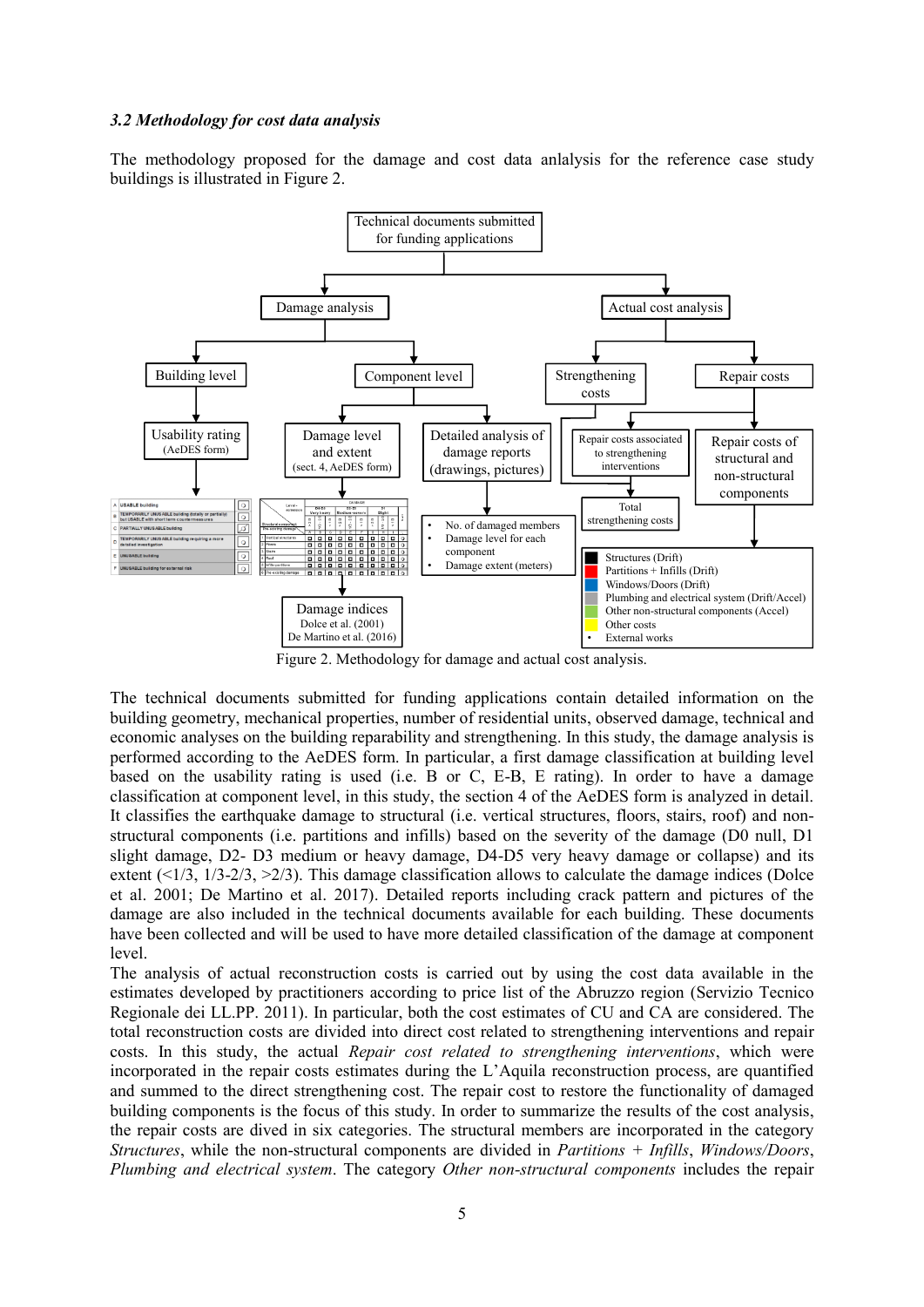costs of floor finishing, roof and tiles, sanity and other equipment, communication and security. *Other costs* includes the portion of the general costs for construction field installation, safety measures, professional fees related to repair actions.

# **4. ACTUAL REPAIR COSTS AT COMPONENT LEVEL**

In this section, the actual repair costs at component level obtained by using the aforementioned methodology are reported and discussed. The actual repair costs of each component or component groups are normalized by the overall building gross surface area (i.e.  $\epsilon/m^2$ ). The mean value of subset of buildings having the same usability rating are reported. It is worth mentioning that this is a preliminary study and further analyses are needed to enrich the dataset of buildings and obtain reliable statistics.

# *4.1 Structural and non-structural components*

The actual repair costs of building components are reported in [Table 2](#page-5-0) for subsets of buildings with different usability rating. The *Total repair cost* fully funded for the building reconstruction is reported in the last row of the table. It increases from 234.28  $\epsilon/m^2$  to 561.40  $\epsilon/m^2$  by increasing the earthquake damage at building level (from B or C to E-rating). The mean costs of the analyzed subset of buildings satisfactory match with the mean of the full database for each of the usability rating class (see [Table](#page-2-0)  [1\)](#page-2-0). It is worth mentioning that repair costs reported in [Table 2](#page-5-0) were estimated according to the Abruzzo region price list (2009-2012). Thus, where the actual unit repair cost ( $\epsilon/m^2$ ) would be used in loss assessment analyses of building located in other regions, they need to be properly converted to account for the differences in the price of materials, transportation, or labor cost. In this study, the total repair costs, which were already available in the original database for the full database of 2245 RC buildings, are divided in different categories as described above. In particular, the *repair cost for strengthening interventions* and the repair costs for *External works* are separated from the repair costs of building components (*Total building repair costs*). They are the 8% to 10% of the total repair cost.

<span id="page-5-0"></span>

| Table 2. Mean actual repair costs of the case study buildings. |                                                   |             |                                           |                        |             |                                         |  |  |  |  |  |
|----------------------------------------------------------------|---------------------------------------------------|-------------|-------------------------------------------|------------------------|-------------|-----------------------------------------|--|--|--|--|--|
| <b>Usability rating</b>                                        | <b>B</b> or C                                     |             | $E - B$                                   |                        | E           |                                         |  |  |  |  |  |
| No. of buildings                                               | 24                                                |             | 21                                        |                        | 18          |                                         |  |  |  |  |  |
| Component                                                      | Repair cost<br>$(\mathbf{\epsilon}/\mathbf{m}^2)$ | repair cost | % Build   Repair cost<br>$(\epsilon/m^2)$ | % Build<br>repair cost | Repair cost | % Build<br>$(\epsilon/m^2)$ repair cost |  |  |  |  |  |
| <i>Structures</i>                                              | 3.07                                              | 1.42        | 3.07                                      | 1.00                   | 21.54       | 4.75                                    |  |  |  |  |  |
| Partitions and Infills                                         | 89.22                                             | 41.19       | 133.26                                    | 43.56                  | 144.72      | 31.91                                   |  |  |  |  |  |
| Plumbing and elect. syst.                                      | 27.67                                             | 12.78       | 40.85                                     | 13.35                  | 63.81       | 14.07                                   |  |  |  |  |  |
| Other non-struct. comp."                                       | 30.03                                             | 13.86       | 44.10                                     | 14.42                  | 80.08       | 17.66                                   |  |  |  |  |  |
| Windows/Doors                                                  | 18.85                                             | 8.70        | 31.09                                     | 10.16                  | 54.24       | 11.96                                   |  |  |  |  |  |
| Other costs**                                                  | 47.77                                             | 22.05       | 53.59                                     | 17.52                  | 89.14       | 19.65                                   |  |  |  |  |  |
| <b>Total Building</b><br>repair cost                           | 216.61                                            | 100.00      | 305.96                                    | 100.00                 | 453.53      | 100.00                                  |  |  |  |  |  |
| Repair costs for<br>strength. interv.                          | 7.99                                              |             | 24.44                                     |                        | 84.75       |                                         |  |  |  |  |  |
| External works                                                 | 9.69                                              |             | 14.72                                     |                        | 23.13       |                                         |  |  |  |  |  |
| <b>Total repair cost</b>                                       | 234.28                                            |             | 345.12                                    |                        | 561.40      |                                         |  |  |  |  |  |

Table 2. Mean actual repair costs of the case study buildings.

\*it includes: floor finishes, roof and chimneys, sanitary equipment, communication and security;

\*\*it includes: general costs for construction field installation, safety measures, and professional fees related to repair actions.

\*\*\* it is the sum of the repair costs of all the building components.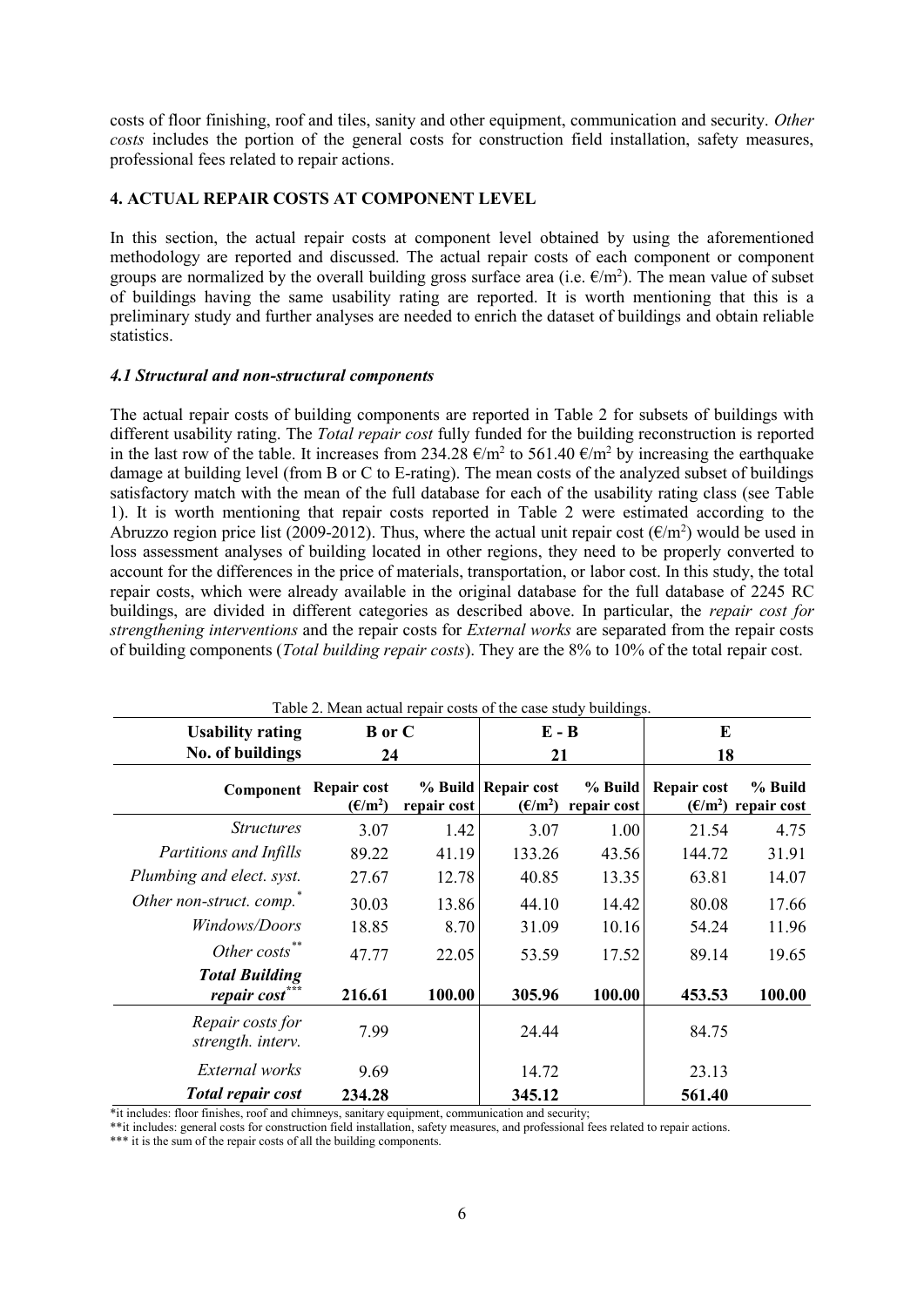The repair costs of the building components are summarized in [Table 2](#page-5-0) and [Figure 3](#page-6-0) in terms of unit cost  $(\epsilon/m^2)$  and percentage of the *Total building repair cost*. The study points out that for the case study buildings the repair costs of *structures* are significantly lower (1% to 5%) than the repair costs of non-structural components (76%-81%). In particular, the repair costs of *infills and partitions* are in the range 32% to 44% of the total building repair cost. In the Mediterranean construction system, *plumbing and electrical systems* are commonly incorporated in the hollow clay brick infills and partitions. Summing the repair costs of these components (13%-14%) to *partitions and infills* and to the repair cost of *windows and doors* (9%-12%), the repair costs of the enclosure system raise up to 58%, 63% and 67% for E, B or C and E-B rated buildings, respectively.



<span id="page-6-0"></span>It is worth noting that the percentage repair cost of *plumbing and electrical system*, *windows/doors* and *other non-structural components* increases with severity of the building rating. By contrast, the percentage repair costs of *infills and partitions* significantly decrease for the E-rated buildings respect to E-B and B or C. The unit repair costs of all the other components significantly increase moving from E-B to E usability class, while the unit repair cost of infills and partitions slightly increase about 11  $€/m<sup>2</sup>$ . Indeed, once that a significant damage has been attained in the infills and partition (opening of large cracks, which is frequent for E-B rated building) they need to be substituted leading the maximum repair cost. The latter does not significantly increase with the increasing damage.

#### *4.2 Drift and acceleration sensitive components*

In this section, the actual repair costs are grouped in acceleration or drift sensitive components. As outlined in [Figure 2,](#page-4-0) *structures*, *partitions and infills*, *windows/doors* can be considered drift sensitive components, while floor finishing, roof, tiles chimney, sanitary and other equipment, communication and security (grouped in *Other non-structural components)* are acceleration sensitive.

The category of plumbing and electrical systems includes electrical cables, pipes, lighting or rain drainage systems that are both acceleration and drift sensitive. Further research effort is needed to establish the component belonging to drift or acceleration sensitive category.

The actual repair costs for drift or acceleration sensitive components are reported in [Figure 4.](#page-7-0) The comparison outlines that 60% to 67% of the total building repair costs concerns drift sensitive components, while 17% to 20% acceleration sensitive. This result is of paramount importance in order to design and develop efficient retrofit solutions for existing RC buildings typical of the Mediterranean area suffering for the lack of lateral strength, stiffness and deformation capacity. It is worth noting that retrofit solutions increasing the lateral stiffness of the RC structural system with the aim to reduce the damage to drift sensitive components does not improve the seismic performance of acceleration sensitive components which could become even worst.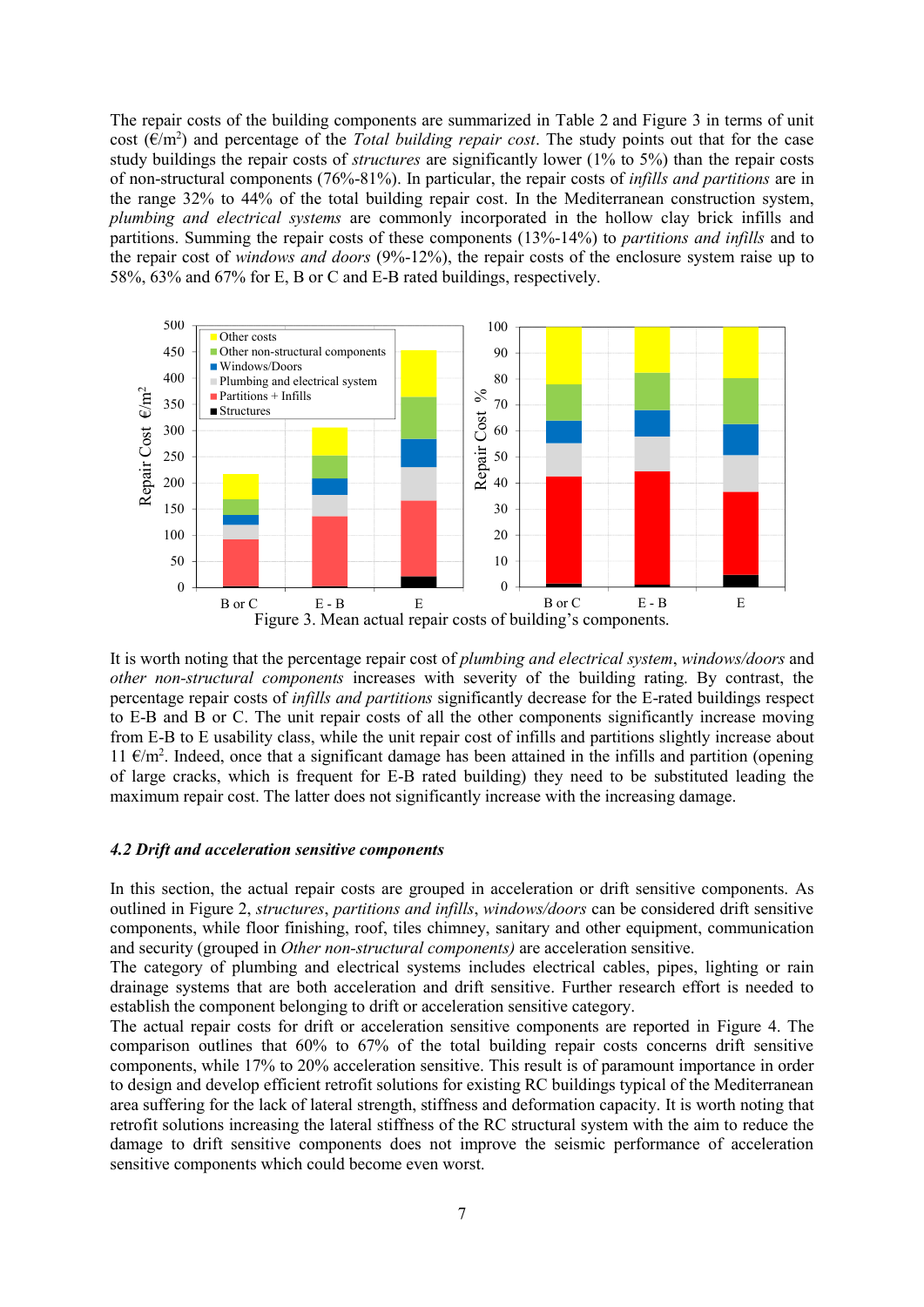

#### <span id="page-7-0"></span>*4.3 Correlation with damage index*

This section illustrates the correlation of the repair costs of *Infills and Partitions* (summed to the repair costs of Windows/Doors) with the earthquake damage that they experienced. To this end, the damage indices of these components are computed according to Dolce et al (2001) and De Martino et al. (2017). The damage indices,  $D_i$ , are based on the damage observations on Infills and Partitions (damage level, *D*, and damage extent, *k*) available in the AeDES form, section 4 (Baggio et al. 2007). The damage index can be calculated as  $D_j = (\sum_{D=0}^{D5} D \cdot e_{k,D})/5$  where *D* is a coefficient depending on the damage level (D0=0, D1=1, D2-D3=2.5, D4-D5=4.5) and  $e_{k,D}$  is a coefficient depending on the damage extent. According to Dolce et al. (2001)  $e_{k, D1} = e_{k, D2-D3} = e_{k, D4-D5} = 0.17$  for k<1/3,  $e_{k, D1} =$  $e_{k,D2-D3} = e_{k, D4-D5} = 0.5$  for  $1/3 \le k \le 2/3$ , and  $e_{k, D1} = e_{k,D2-D3} = e_{k, D4-D5} = 0.83$  for  $k > 2/3$ .

Recently De Martino et al. (2017) proposed a new calibration of the coefficient  $e_{k,D}$  on the basis of the actual repair costs at building level of a dataset of 1500 RC buildings and 1000 masonry building damaged by the L'Aquila earthquake.



Figure 5. Correlation of actual repair costs of Infills and Partirions (IP) with damage index (Dj): Dolce et al (2001) (a); De Martino et al. (2017) (b).

The comparison between actual repair costs and the damage indices of infills and partitions confirms that the repair costs have a significant increase at low damage indices, while a damage increase at high D<sup>j</sup> has a low impact on the repair costs. Two different expressions have been proposed to fit the observational data. They allow to predict the ARC of Partition and Infills (including Windows/Doors)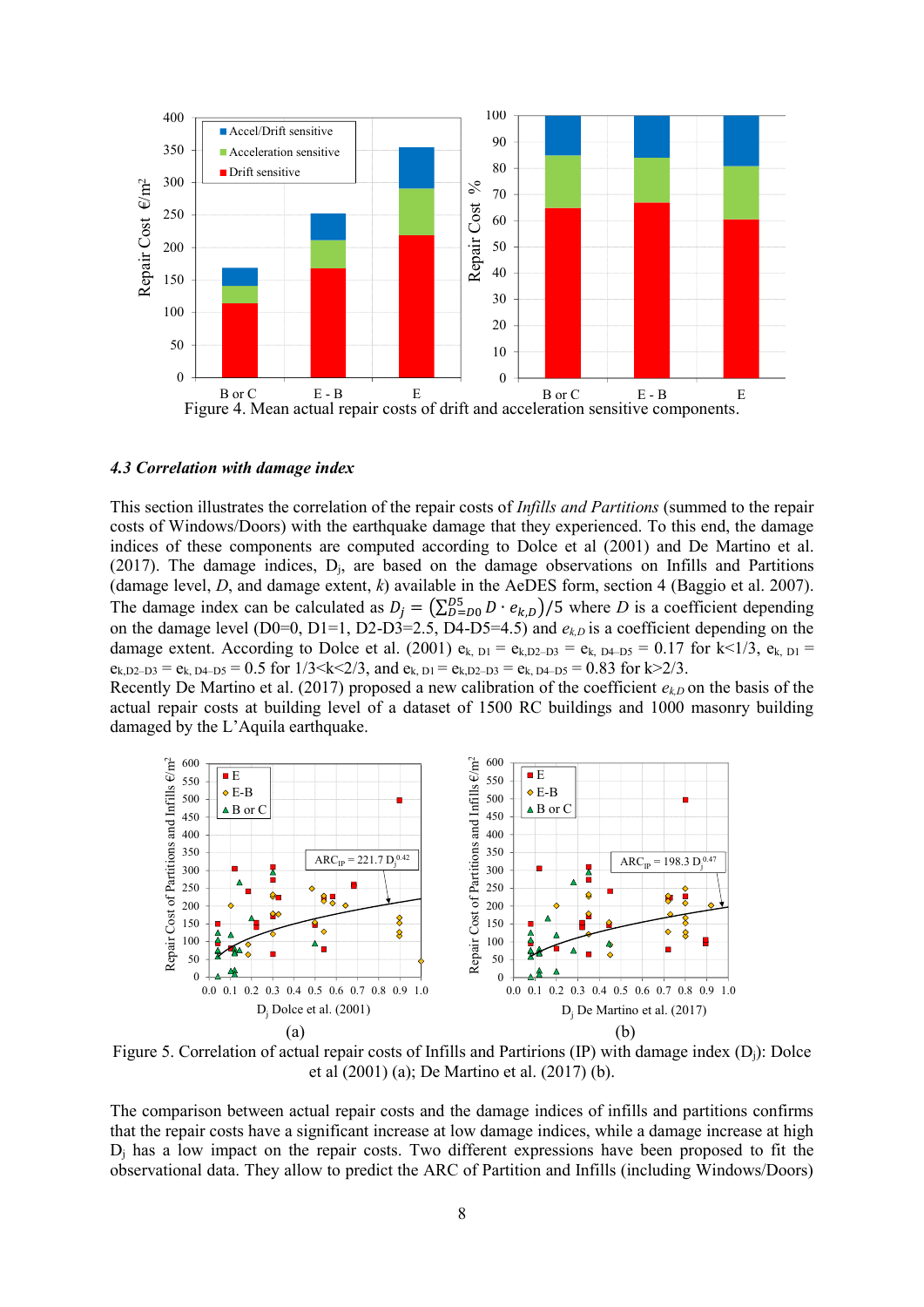knowing the damage index, Dj, derived from the AeDES form. Further refinements are needed to reduce the variability of the repair costs. Indeed the observed damage reported in the AeDES form reflects a damage measure at level of the building and cannot accurately account for the different damage states of each infill or partition wall. Thus, a more accurate analysis of the damage level and extent (available in the design drawings and pictures) is needed to better correlate the ARC and the observed damage.

### **5. CONCLUSIONS**

The paper presents the preliminary results of a detailed analysis of the actual repair costs of existing RC buildings damaged by the 2009 L'Aquila earthquake. A subset of 63 RC buildings is properly selected from a wide database and the actual repair costs and the earthquake damage are analyzed at component level. With reference to the subset of case study existing buildings typical of the Mediterranean area, it can be concluded that:

- The actual repair cost increases with the usability rating of the damaged building moving from B or C-rated to E-rated buildings;
- The repair cost of non-structural components represents the majority of the total building repair cost (76%-81%), while the repair cost of structures is only the (1%-5%). The remaining part is the general costs for construction field installation, safety measures, and professional fees related to repair actions (18%-22%).
- $\bullet$  The majority of the repair cost concerns infills and partitions (32%-44%). Indeed, hollow clay brick walls as commonly found in the Mediterranean construction standards are very sensitive to earthquake loads due to their brittle behavior;
- Infills and partitions commonly incorporates the *plumbing and electrical systems.* Summing the repair costs of these components (13%-14%) to *partitions and infills* and to the repair cost of *windows and doors* (9%-12%), the repair costs raise up to 58%, 63% and 67% for E, B or C and E-B rated buildings, respectively.
- The actual repair costs of drift sensitive components is in the range 60% to 67% of the total building repair costs, while the repair cost of acceleration sensitive ones is 17% to 20%.

Finally, tentative formulations, derived from best fitting of the observational data, are proposed to predict the repair cost of Partition and Infills (including Windows/Doors) knowing the damage index, Dj, derived from the AeDES form. Further refinements are needed to reduce the variability of the repair costs, to improve the predictions and to increase the dataset of case study buildings for a detailed statistical analysis.

### **6. ACKNOWLEDGMENTS**

The research presented in this paper has been funded by the Consortium ReLUIS within the 2017 Project funded by the Department of Civil Protection.

#### **7. REFERENCES**

- ATC 58. (2012). Seismic Performance Assessment of Buildings: Volume 1 (Methodology). Redwood City, California.
- Baggio, C., Bernardini, A., Colozza, R., Corazza, L., Bella, M., Di Pasquale, G., Dolce, M., Goretti, A., Martinelli, A., Orsini, G., Papa, F., and Zuccaro, G. (2007). Field Manual for post-earthquake damage and safety assessment and short term countermeasures ( AeDES ). *JRC Scientific and Thechnical Reports*, ISPRA, Italy.
- Cosenza, E., Prota, A., Di Ludovico, M., and Del Vecchio, C. (2017). "Il metodo convenzionale per classificare il rischio sismico delle costruzioni." *Costruire in Laterizio*, 171(giungo).
- Dolce, M., and Manfredi, G. (2015). Libro Bianco sulla Ricostruzione Privata Fuori dai Centri Storici nei